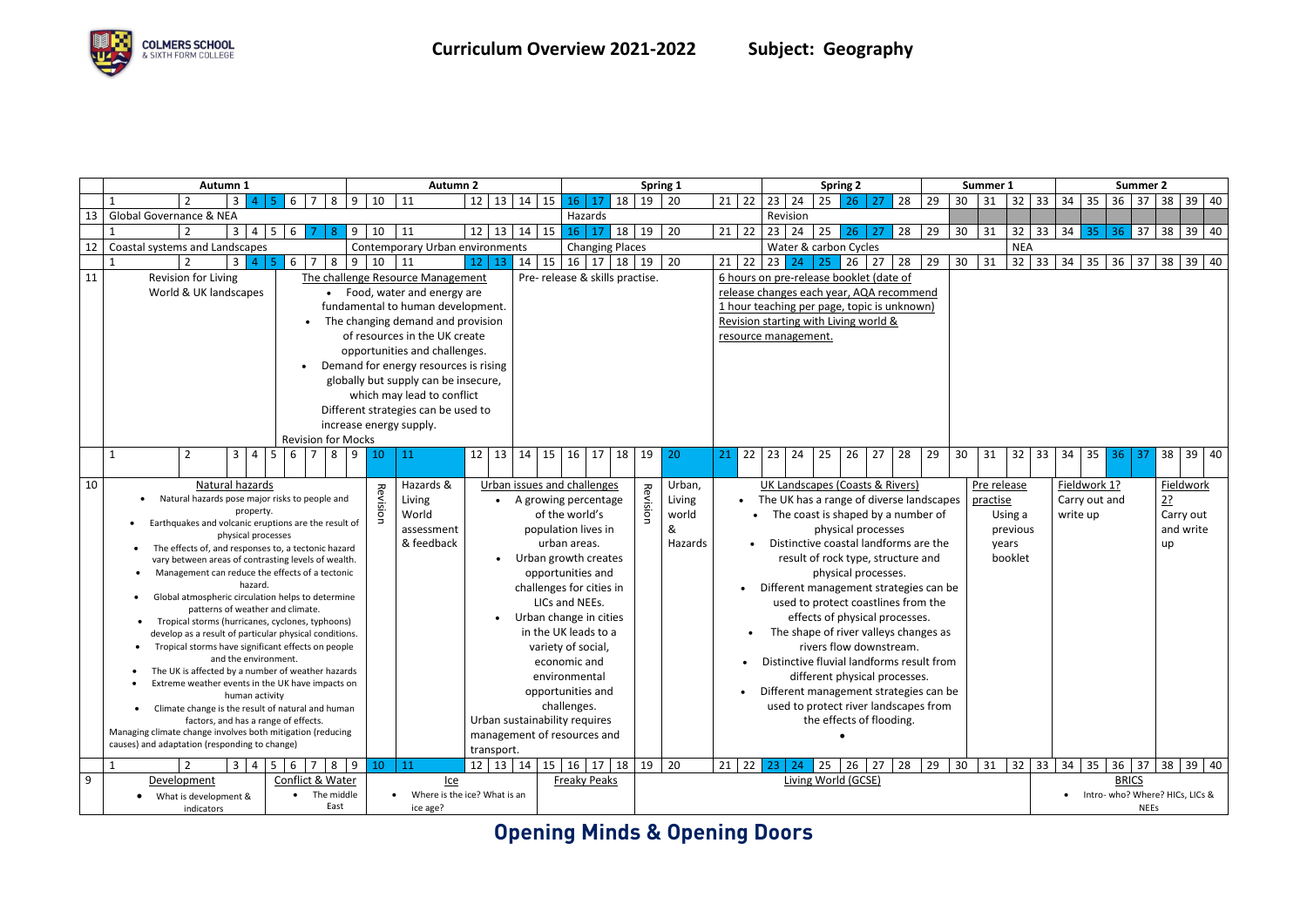# **Opening Minds & Opening Doors**



## **Curriculum Overview 2021-2022 Subject: Geography**

|                | background<br>How can development<br>(oil?) &<br>change over time?<br>Why do people live in<br>water<br>$\bullet$<br>scarcity (2<br>poverty?<br>lessons)<br>How can gender equality<br>Arab Spring<br>reduce the development<br>$\bullet$<br>$-$ what<br>gap?<br>happened?<br>How does aid help?<br>Syria-<br>$\bullet$<br>What are the sustainable<br>$\bullet$<br>conflict &<br>development goals?<br>impacts<br>Iraq & the<br>$\bullet$<br>dams they<br>rely on<br>What<br>happens<br>when it<br>goes wrong<br>- Aral Sea | Glacial processes & aretes<br>Moving<br><b>Erosional landforms</b><br>(fold mts)<br><b>Depositional landforms</b><br>Rock types<br>Tourism<br>&<br>How to investigate?<br>$\bullet$ Mt<br>ASSESSMENT ON MIDDLE EAST<br>ecosystems<br>Use of<br>mountains                                                                                                                                                     | $\bullet$<br>mountains<br>weathering<br>$\bullet$<br>Cold environments are at risk from economic development.<br><b>ASSESSMENT USING GCSE QUESTIONS ON LIVING WORLD</b> | Ecosystems exist at a range of scales and involve the interaction<br>between biotic and abiotic components.<br>Tropical rainforest ecosystems have a range of distinctive<br>characteristics.<br>Deforestation has economic and environmental impacts.<br>Tropical rainforests need to be managed to be sustainable.<br>Cold environments (polar and tundra) have a range of distinctive<br>characteristics.<br>Development of cold environments creates opportunities and<br>challenges.                                                                                         | Brazil - Curitiba a sustainable<br>future? (year 12 lesson) 1 lesson<br>Russia- Natural resources & people<br>(Nenets?)2 lessons<br>Why did Russia plant their flag on<br>the seabed of the North pole (2)<br>lessons)<br>India- links to the UK, changing<br>industrial sectors (Dharavi clip of<br>recycling) 2 lessons<br>China physical landscape &<br>population or pollution 2 lessons<br>South Africa - Savannah (trophy hunting) 2<br>lessons & Nelson Mandala - sport bringing<br>the country together through rugby. 1 lesson                                                                                                                                             |
|----------------|------------------------------------------------------------------------------------------------------------------------------------------------------------------------------------------------------------------------------------------------------------------------------------------------------------------------------------------------------------------------------------------------------------------------------------------------------------------------------------------------------------------------------|--------------------------------------------------------------------------------------------------------------------------------------------------------------------------------------------------------------------------------------------------------------------------------------------------------------------------------------------------------------------------------------------------------------|-------------------------------------------------------------------------------------------------------------------------------------------------------------------------|-----------------------------------------------------------------------------------------------------------------------------------------------------------------------------------------------------------------------------------------------------------------------------------------------------------------------------------------------------------------------------------------------------------------------------------------------------------------------------------------------------------------------------------------------------------------------------------|-------------------------------------------------------------------------------------------------------------------------------------------------------------------------------------------------------------------------------------------------------------------------------------------------------------------------------------------------------------------------------------------------------------------------------------------------------------------------------------------------------------------------------------------------------------------------------------------------------------------------------------------------------------------------------------|
|                | (Ukraine)<br>$6 \mid 7$<br>8<br>$\mathbf{3}$<br>$\overline{2}$<br>$\overline{a}$<br>5 <sub>1</sub>                                                                                                                                                                                                                                                                                                                                                                                                                           | 9<br>$12$   13   14   15   16  <br>10<br>11<br>17                                                                                                                                                                                                                                                                                                                                                            | 18<br>20<br>$21 \mid 22 \mid 23 \mid 24$<br>19                                                                                                                          | 25<br>26<br>27<br>28<br>29<br>30<br>32<br>31                                                                                                                                                                                                                                                                                                                                                                                                                                                                                                                                      | 33<br>35 36 37<br>38<br>$39 \mid 40$<br>34                                                                                                                                                                                                                                                                                                                                                                                                                                                                                                                                                                                                                                          |
| 8              | Crime<br>Perceptions of crime (where it happens)<br>$\bullet$<br>Is graffiti a crime?<br>Designing out crime<br>Longbridge - GIS (2 lessons DME)<br>$\bullet$<br>Gun ownership is a good thing?<br>$\bullet$<br>Death penalty - amnesty lesson<br>Heroin trail<br>Terrorism & hate<br><b>Blood diamonds</b>                                                                                                                                                                                                                  | Wonders<br>Intro- what and where? Make booklet<br>Cold environments (frozen planet clips)<br>• Svalbard - seed vault<br>Antarctica – treaty and threats (2 lessons)<br>Mt Everest - Sherpas & exploitation<br>Machu Picchu -why was it abandoned?<br>• Easter Island<br>Stonehenge - national disgrace or national<br>treasure?<br>Coral reefs<br>• Protecting the reef<br>20/11/2021 - UNICEF Childrens day | Flood!<br>Study of Worcester<br>flooding (3 lessons)<br>Bangladesh (3 lessons)<br>Comparison<br>$\bullet$<br>Assessment on Wonders &<br>revision lesson<br>$\bullet$    | Stormy Weather - hwk<br><b>Desperate Deserts</b><br>Where & why?<br>weather diary<br>Plant & animal<br>Climate graph &<br>adaptations<br>located graphs on<br>How to survive<br>world map<br>- tales of<br>What are clouds &<br>survival<br>why does it rain?<br>People in the<br>• Anticyclones &<br>desert-<br>depressions<br>nomads<br>What are<br>Dubai<br>depressions and<br>how do they affect<br>Reducing<br>our weather<br>desertification<br>What is the climate<br>of the UK?<br>How does the<br>climate vary across<br>the world & why?<br>Extreme weather<br>research | New York City to<br>Global citizen<br>Climate<br>Tokyo<br>change<br>What is a<br>$causes -$<br>megacity? Why<br>carbon<br>has New York<br>footprint<br>grown? Migration<br>Effects -<br>to New York<br>global &<br>Key landmarks -<br>local<br>located onto a<br>Responses<br>$\bullet$<br>map including<br>$-$ range of<br>rivers<br>scales<br>$\bullet$ 9/11<br>Climate<br><b>United Nations -</b><br>$\bullet$<br>change the<br>who are they?<br>facts $-$<br>What do they do?<br>note<br>Tokyo -where?<br>$\bullet$<br>taking<br>History? People?<br>skills<br>2 lessons<br>Oxfam (3<br>$\bullet$<br><b>Assessment on</b><br>lessons)<br><b>Deserts GCSE</b><br><b>QUESTION</b> |
|                | 3   4   5   6   7   8                                                                                                                                                                                                                                                                                                                                                                                                                                                                                                        | $12 \mid 13 \mid 14 \mid 15 \mid 16 \mid 17 \mid 18 \mid 19 \mid 20$<br>9 <sup>°</sup><br>10<br>11                                                                                                                                                                                                                                                                                                           | $21 \mid 22 \mid 23 \mid 24$                                                                                                                                            | $\frac{1}{25}$<br>$26$ 27 28<br>$\vert$ 29<br>30 <sup>°</sup><br>31                                                                                                                                                                                                                                                                                                                                                                                                                                                                                                               | 32   33   34   35   36   37   38   39   40                                                                                                                                                                                                                                                                                                                                                                                                                                                                                                                                                                                                                                          |
| $\overline{7}$ | <b>Angry Planet</b><br>How to be a good                                                                                                                                                                                                                                                                                                                                                                                                                                                                                      | Population (10)                                                                                                                                                                                                                                                                                                                                                                                              | Beautiful Birmingham (9)                                                                                                                                                | Africa a continent of contrasts (10)                                                                                                                                                                                                                                                                                                                                                                                                                                                                                                                                              | How can earth                                                                                                                                                                                                                                                                                                                                                                                                                                                                                                                                                                                                                                                                       |
|                | Geographer (2/3                                                                                                                                                                                                                                                                                                                                                                                                                                                                                                              |                                                                                                                                                                                                                                                                                                                                                                                                              | Settlement - site choice<br>$\bullet$                                                                                                                                   | • Africa scale & diversity(physical as well                                                                                                                                                                                                                                                                                                                                                                                                                                                                                                                                       | Investigate (6)<br>meet its resource                                                                                                                                                                                                                                                                                                                                                                                                                                                                                                                                                                                                                                                |
|                | lessons)                                                                                                                                                                                                                                                                                                                                                                                                                                                                                                                     |                                                                                                                                                                                                                                                                                                                                                                                                              | • Burgess model                                                                                                                                                         | as human)                                                                                                                                                                                                                                                                                                                                                                                                                                                                                                                                                                         | needs? (5)                                                                                                                                                                                                                                                                                                                                                                                                                                                                                                                                                                                                                                                                          |